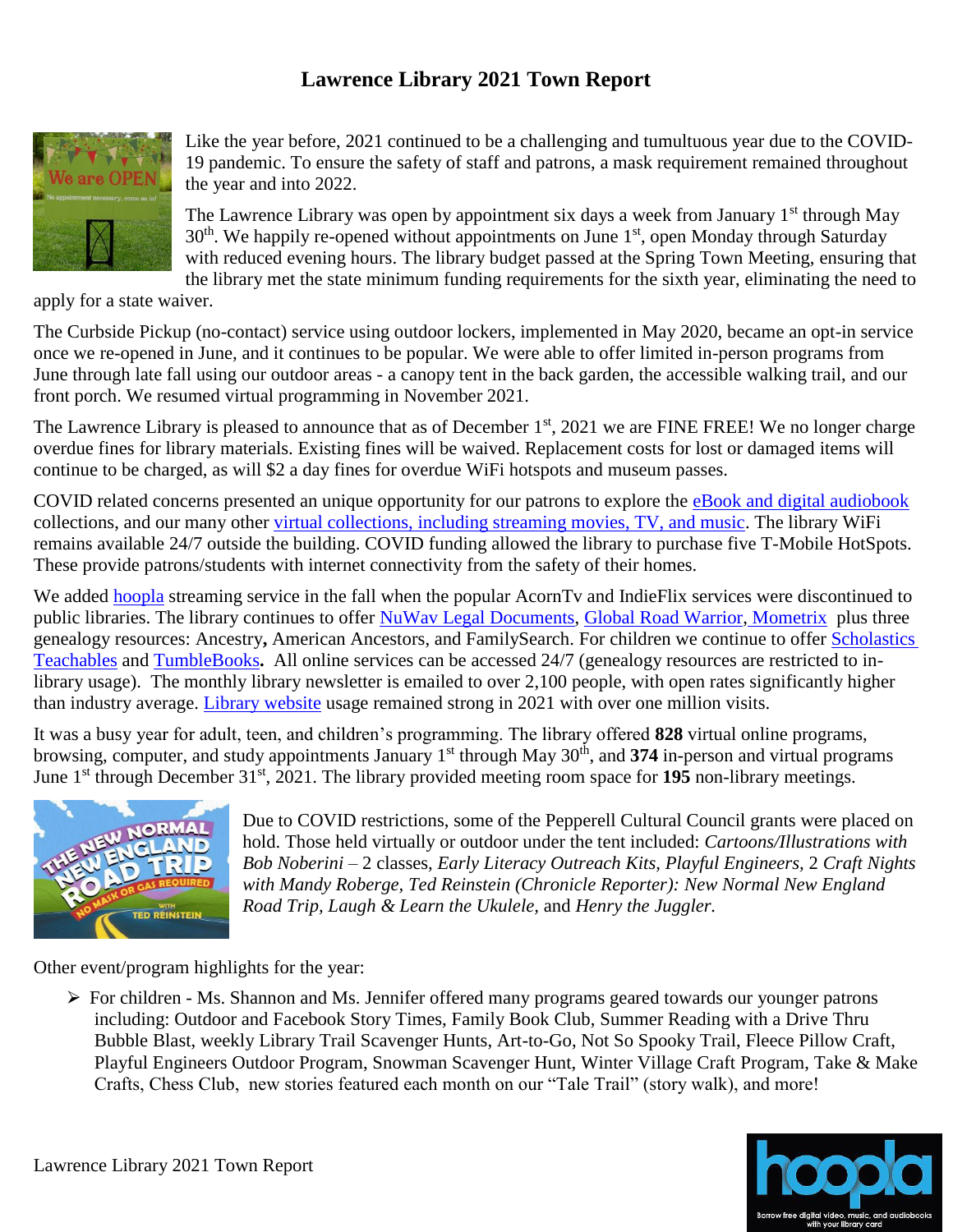- ⮚ For teens virtually: bimonthly LGBTQ+ Youth Group, monthly Nintendo Switch Animal Crossing, and two Cartoons with Bob classes. A Super Smash Bros. Ultimate tournament and a Tie-Dye/Henna Party were both held outside (masked and socially distanced).
- $\triangleright$  For adults monthly: Adult Fiction, Cookbook, and Historical Fiction Book Clubs; weekly: Bridge Club, Meditation, and Qigong. Online Zoom programs included: Zumba, Adult To-Go Crafting: Upcycled Paper Flower Ornaments, Quilted Coasters, Gift Bags, and Make Your Own Soup Bowl Cozy, All Your Dog Questions Answered, Understanding Your Cat's Behavior, What's Up Witches, and three photography classes: Understanding Your Camera, How-to Shoot Great Photos with Your iPhone, and Seeing Like a Photographer.



- ⮚ The library continues to partner with the Friends of the Lawrence Library and our local food pantry, PACH, to offer Books to Keep.
- $\triangleright$  The library started the Seed Collective, using generous donations from 2 seed companies. In the spring, patrons can come get free packets of flower and vegetable seeds, along with planting and seed harvesting information. We also hosted various online gardening programs.

The Lawrence Library stays in touch on social media, with a presence on [Facebook,](https://www.facebook.com/lawrencelibrary) [Flickr,](http://www.flickr.com/photos/lawrencelibrary/) [Twitter,](https://twitter.com/lawrencelib) [Instagra](https://www.instagram.com/lawrencelibrarypepperell/)m, our [Blog,](https://lawrencelibrarypep.wordpress.com/) and [YouTube.](https://www.youtube.com/channel/UCFROQxiQOlUAK3gM5vMA1Cw?)

Did you know? The library offers free WiFi 24/7 as well as WiFi Hotspots to borrow. Additional services include faxing, color and black and white copying/printing, and document scanning for a nominal fee.

**Sponsored by the Friends of the Library**: Year round art/photography exhibits continue in the Art Gallery. Art Gallery shows now have 'virtual visit' videos, allowing anyone to see exhibits online through our [YouTube](https://www.youtube.com/channel/UCFROQxiQOlUAK3gM5vMA1Cw?) account. Unfortunately, all music venues were canceled in 2021.

Due to COVID restrictions, the Great American Pie Fundraiser, Cupcake Sale, and Wine Tasting were postponed. The Annual Book Sale, Toy Yard Sale, Fall Bulb Sale, and the annual [Holiday Tree Lighting with Santa](https://pepperell.vod.castus.tv/vod/?video=918d6c6c-7126-449c-9961-54b8f2271449) were very successful.

These fundraising events, plus membership, make possible the funding for our library programs, museum passes, the monthly electronic [newsletter](http://visitor.constantcontact.com/manage/optin/ea?v=001dbhkIZY57-DodSQTqT4pIV2ifC5E0DLHUz89K2vAvFkk0wIBPGbNJRwvUPIZlLFWyqVFSRjvMiU=) (sign up today!), Take and Make craft programs, and the annual Holiday Tree Lighting. Their dedication, contributions, and support are much needed and always greatly appreciated!

A long-time member of the library staff, Pat Payer, retired after over 25 years of service to the town, most of which were at the library. The library welcomed three new staff members: Mary Cook, Jordana Wasylyshyn, Meredith Dooney.

At this time, the library is open six days a week, Monday through Saturday, with reduced evening hours. When deemed safe, we hope to fully open without a mask requirement in 2022. We are working towards in-person outdoor programming and in-library programming this summer (2022). Once in-door programming resumes, the library will re-open evenings but without additional funding in FY2023, our popular Monday hours will cease.

Watch for the new 'Trail Tales' story boards this spring on the Greens Brook handicap accessible trail located behind the library. The library will continue to work to engage with and meet the community needs while meeting the state minimum funding requirements for state aid and library certification in FY22.